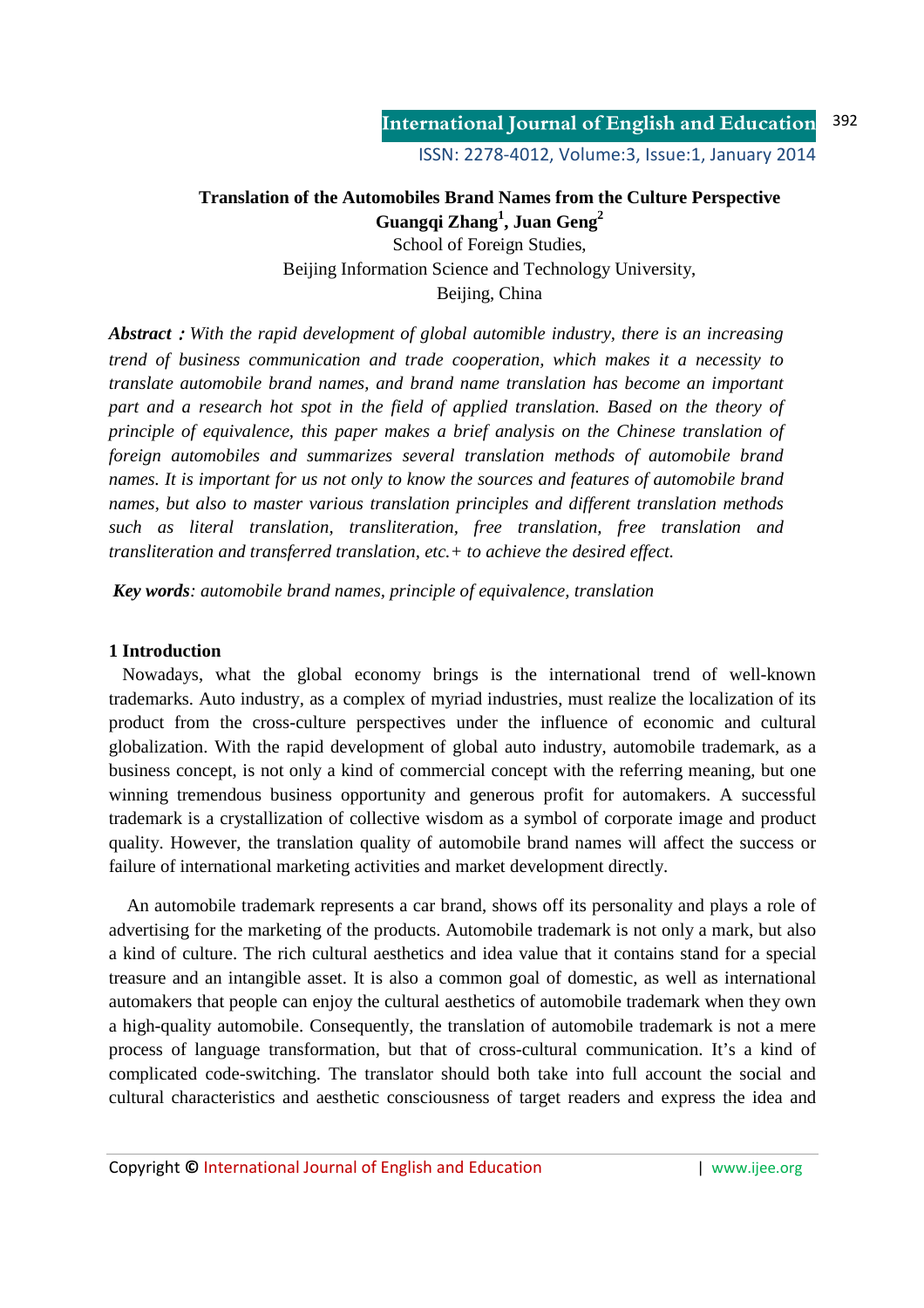artistic conception of source language, only in this way can businessmen realize the goal to promote sales.

# **2 Principle of Equivalent Translation**

 The feature of modern brand name is to deliver information of the product, make consumers understand and implement purchasing behavior. The naming process of trademark is based on cultural background, way of thinking and standard of value and so on. Different consumers have different comprehensions about the same trademark, so it is not an easy job to translate a short trademark from one language into another, and automobile trademark is no exception.

 From a linguistic perspective, the naming process of trademark is not subject to the influence of sentence, paragraph and chapter and so on. Nevertheless, because of the special need, that is to say, to reflect the information and category and stimulate consumption desire through the trademark, the translation of trademark shows a complex phenomenon to a certain degree, and it needs the guidance of accurate theory and principles of translation.

# **2.1 Content of Equivalent Translation**

 Nida, Father of the modern western translation theory, is an American translation critic. In his opinion, people can hardly reach an absolute consensus in translation. He advocates dynamic equivalent translation and emphasizes the closest natural equivalence in the target language. In his book *Language and Culture—Contents in Translating*, he indicated that the reader of a translated text should be able to understand and appreciate it (the translation) in essentially the same manner as the original readers did (Nida, 1993, p. 39). Specifically, the translation does not rigidly adhere to the form of original text, but gain equivalence with its original content. It is neccesary that the translator should try his best to well and truly express the ideological content, style and romantic charm of source language with the target language, which can be seen that principle of equivalence of Nida is the most suitable theory for trademark translation.

Translating automobile trademark is an important link in auto marketing. It helps gain cultural resonance of target consumers, pass on the romantic charm of the product. The translation of trademark should achieve the effect, easy to remember, easy to read and easy to say and perfect combination of pronunciation, structure and meaning. So it is neccesary to shake off the shackles of rigid ideas, innovate boldly, and act consummately the connotation of the product.

# **2.2 Requirements of Principle of Equivalence**

# **2.2.1 Information Equivalence**

 The brand name of car should reflect the car information. Brand name is the concentration of the quality of the products, materials, uses, and other aspects of enrichment. A product name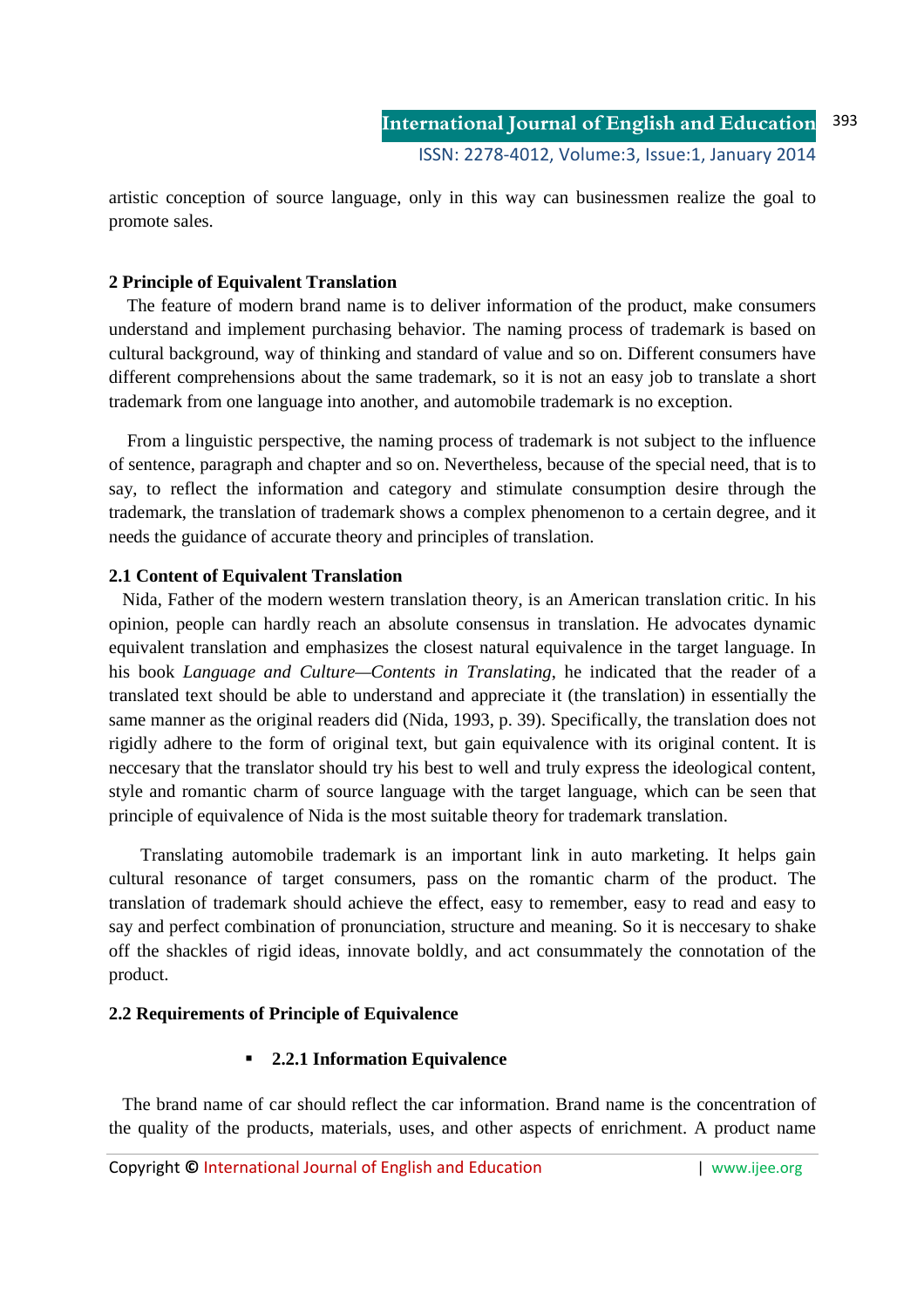should provide enough information, whenever consumers see the brand name, they would have certain understanding. As American scholar Lawrence has mentioned that translation is not to eliminate the difference of language and culture, but to express the differences. Many foreign car brand names are named according to the names and places, they will be less functional. In translation, translators should make full use of the Chinese characteristics, and be careful of choices of words. For example, Jaguar in English means "the tiger of United States", but its Chinese translation is "捷豹". This translation is not only easy to read and write, but also reflects the speed and agility degrees. It can provide consumers with the same information. This is the information equivalence.

# **2.2.2 Function Equivalence**

Automobile brand names should be vivid and interesting; they can lead people to imagine. Brand names of car, named after plants, animals, mythical images or other vivid things, will usually remind people of good things and stimulate the consumers. In associations, Chinese language has unique advantages. For example, Crown can be translated into Chinese as "皇冠", no matter in English or Chinese, "Crown" can give a person a kind of noble and comfortable feeling and reflect a high status in society. Chinese version can convey the original meaning of the trademarks well, and can be easily accepted by Chinese consumers as the native expression.

# **2.2.3 Words Equivalence**

 Automobile trademark names should be short, be easy to speak, write and remember. Looking at the market of car brand names, foreign names are usually two-syllable or three-syllable words, which are easy to remember. For example, Hummer ( $\left(\frac{1}{2}, 0\right)$ , both Chinese version and the original name are two-syllable word, is short enough, which just reflects the words equivalence. In addition, most of the trademark translations are composed of one to four words.

# **2.2.4 Culture Equivalence**

 Translators should pay attention to the difference between cultures. In recent years, the cultural differences are becoming much larger; people pay more attention to the exchange between people. In the process of sale, the sales' personal negligence of cultural differences can cause catastrophic loss. For example, Chinese translation of "dragon" is "龙" which means power, myth, and justice. But in many western countries, it is the symbol of evil. For example, " $\hat{\otimes} \vec{\psi}$ " is a brand name of China automobile, but in the international market its English translation is not "Golden Dragon" but "King Loong", because its translation must coincide with the culture of the goal language. Translators should pay special attention to those sensitive words to achieve cultural equivalence.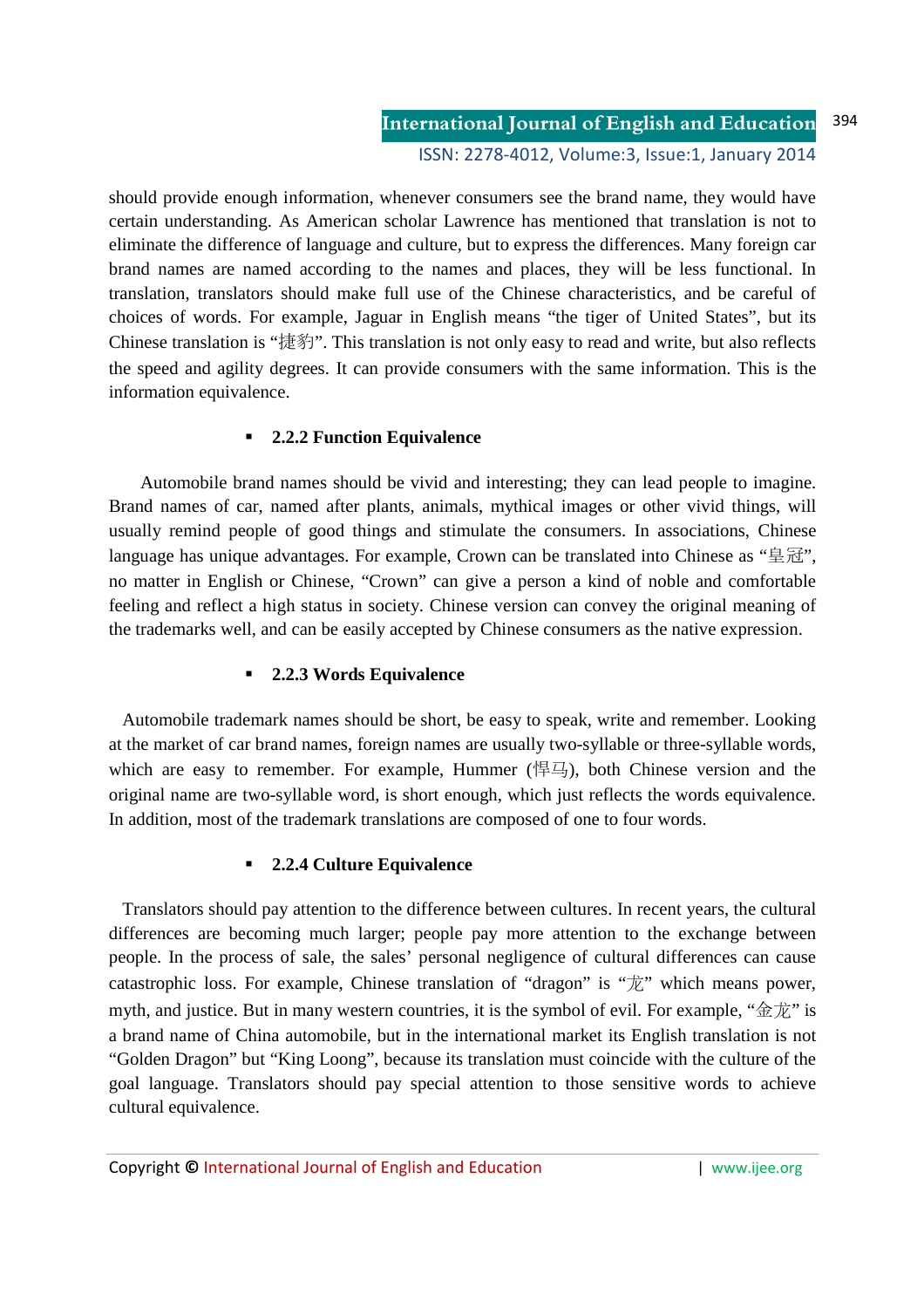ISSN: 2278-4012, Volume:3, Issue:1, January 2014

#### **3 Translation of Automobile Brand Names**

 The trademark translation is a cross-cultural communicative activity; it is named after another language. But due to the great differences between Chinese and western culture, there exists great cultural barriers in the trademark translation. Trademark translation is a cross-cultural communication activity concerned with language, business, and culture and background knowledge. Therefore, translators must consider the differences between different cultures and study how to translate flexibly to express the correct information and achieve the equivalent pragmatic translation. For a foreign enterprise, trademark translation is not only the translation problem, but also relates to the image of the export commodities and business opportunities. A trademark translation may influence the fate of international commodity, which is also intangible asset. The trademark translation is so important that translators should pay attention to the trademark translation and study it from all aspects.

 The trademark translation belongs to business translation, but also has its own characteristics. The trademark translation is not like the literary translation and professional translation, and it boasts of image and professional items. With the development of reform and opening policy, foreign business activity is increasingly expanding, and trademark translation is also more and more attentive.

#### **3.1 Influential Factors of Translating Automobile Brand Names**

 A brand name is an important constituent part of the brand. It represents not only enterprise culture but also social status of consumer group. Therefore, which kind of brand naming strategy should we use? We must balance the question from the total height of branding strategy, that is to say, the brand name must match other elements and interrelated marketing activities of the brand name. Besides, it must accord with specific product orientation, consumers' psychology, corporate objective and trend of competition of the product. From the branding strategy, we can find that there are at least the following three factors which can influence the translation of automobile brand names.

#### **3.1.1 Cultural Factor**

Culture can affect and decide people's consumption motivation, psychology, concept and behavior. People of different nationalities and cultural backgrounds have their own special cultural tradition, living habits, national sentiments, religious taboos even language system. Therefore, if translating brand names, we must consider corresponding cultural factors. For example, Prado of Toyota, its old name is "霸道". It would expect to express the meaning that this SUV has no fear of hardships and dangers. However, when it was linked with advertising picture, it made consumers associate "Prado (arbitrariness)" with the meaning of unjustifiable behaviors, bullying behavior and arrogance and reminded Chinese people of Japanese aggression, which hurt Chinese national pride. Its advertising picture was that Prado ran on the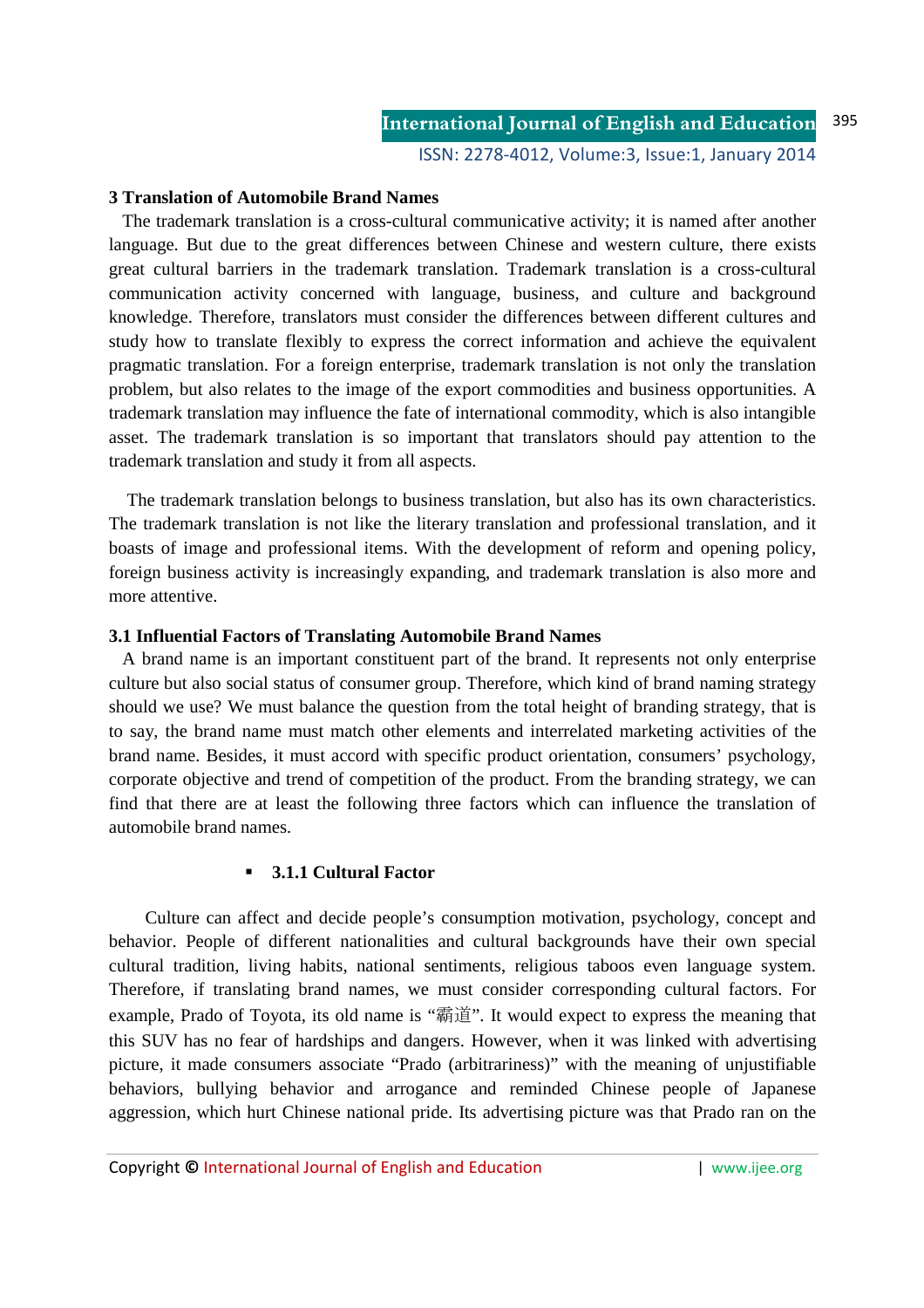road powerfully, and two stone lions squatted by the wayside, one reaching out right paw to salute the SUV and the other one bowing its head. Its advertising message was "Prado, you have to respect". The mistake of the advertising lay in misunderstanding of Chinese culture. They can not understand the position of lion in China. It symbolizes dignity, and it is the king of the animals. Toyota put his product in front of stone lions and let the lions salute Prado, which made Chinese feel humiliated. As a result, the SUV sales proved disappointing. Therefore, the company has to change its name into "普拉多" to dilute delicate cultural differences between China and Japan.

#### **3.1.2 English Level of Consumers**

 Before the 20th century, most Chinese consumers hardly knew English except for several words. If only there are English brand names, Chinese consumers barely understand and identify the product, let alone arouse association and purchasing desire. Even if there is a Chinese name, no matter transliteration or literal translation, if it does not accord with cultural psychology of Chinese consumers, they would think it is just a foreign brand, and its sales would be disappointing. For example, in 1992, when BMW entered Chinese market, it was name after "巴依尔" by transliteration. The Chinese name hardly aroused consumers' a positive, meaningful and related association, so it was difficult to sell well. However, when changing its name into " $\mathbb{E}\boxdot$ ", the name not only emphasizes the nobility and luxury of BMW, but also is coherent with Chinese traditional appellation. Adding to effective marketing means, it is no less surprising that BMW is so popular. There are many other examples, such as Benz ( $\hat{\mathcal{F}}$   $\hat{\mathcal{F}}$ ), Lexus (凌志), Camry (佳美), etc. These Chinese names are in keeping with target market positioning and the taste of Chinese consumers, but they have different meanings with their English names in home market. Therefore, it is an important communication way to match culture psychology of target consumes, and translation methods lay stress on free translation or transliteration.

#### **3.1.3 Globalization of Enterprises**

 With the development of high technology and communication network, the consumers receive a better education and get an impact of global culture, which make them have the similar consuming desires. Both opportunities and challenges for the enterprises have been brought into many areas and countries. Some enterprises pay attention to the local market and localization of marketing strategies, and also attach importance to globalization of markets. For example, top leadership of Toyota shows, all the pronunciations of Toyota car brand names should be similar so that it is convenient to unify their names. Therefore, the company of Toyota make the rule that all names of the products can be used by transliteration, and some products have abandoned their old famous names, such as, Camry, Corolla, Lexus have changed their Chinese name from "佳美,花冠,凌志" into "凯美瑞,卡罗拉,雷克萨斯" respectively. New translations make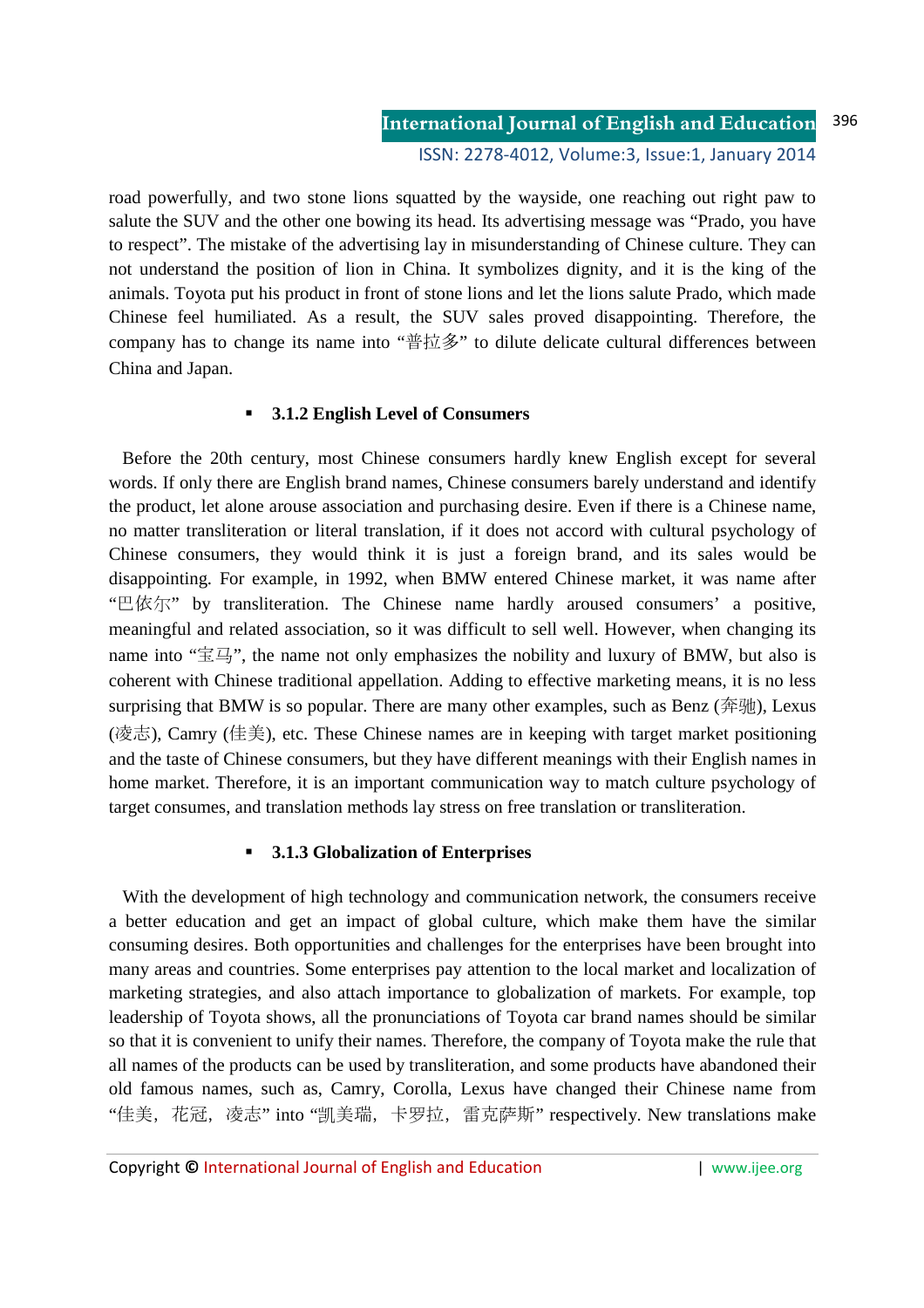people recall their English names, which is conductive to get a coincident and positive cognition in all consumers.

# **3.2 Translation Principles of Automobile Brand Names**

 The ultimate goal of car brand is to maximize the economic benefits of automotive products, namely to convey the excellent information exactly, attract the target consumers, trigger a better association, stimulate the desire to shop and trigger purchasing behavior. The following principles can be used in the translation of automobile brand names.

# **3.2.1 Reflection**

 The brand name is the enrichment of all aspects of the quality, materials and use of goods. The product name should provide a certain amount of information to enable consumers to have a general understanding of the goods. Foreign car brands are largely named after names, places, but they are lack of function in this regard, that is why we should take advantage of Chinese characteristics during the translation process and devote to the selecting of words. Such as "Mercedes Benz", "Mazda", these names can make people relate with good performance of automobile traffic machines.

# **3.2.2 Imagination**

 Brand names named after such mythical figures can make people associate with good things and stimulate consumer possessive and desire to purchase. In the respect of triggering association, Chinese names have some natural advantages. Many car names have no deep meaning in the original language, but their Chinese names are endowed with good sense. Sweden's SAAB, Chinese translation is "绅宝", in fact, it was originally just the abbreviation of the company's first letters, but the Chinese translation gives people a noble and elegant feeling. The Chinese name of a Japanese car Lexus is "凌志" which gives rise to an association of cherishing high aspirations. BMW will make the consumer remember the glorious poem of Huang Jun "将军雄武气纵横, 宝马雕弓出锦城".

# **3.2.3 Memorization**

 Brand name should be short, easy to read and remember. Looking at the car names, their foreign names give priority to double or three syllables, and such pronunciations of names are easy and brief; Most of the translations include two characters and no more than four words at most. According to Chinese naming habits, two and three words names are easy to be accepted, and four words names are more rhythmic and easy to remember. However, if the brand name contains more than four words, for most people, it is difficult to grasp. For example, Rolls-Royce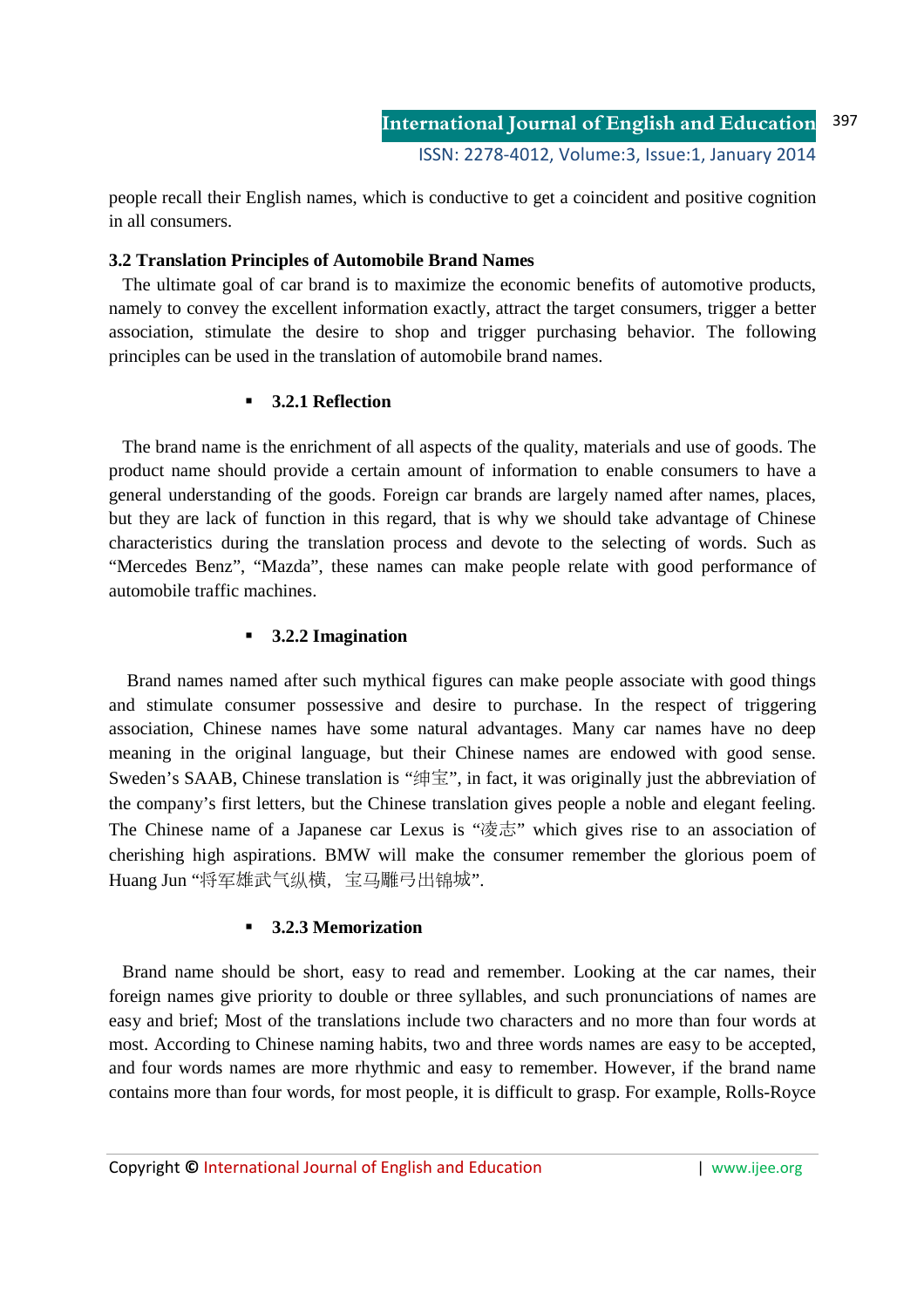was translated "罗尔斯•罗依斯" which was not in line with Chinese naming conventions, so it is gradually replaced by "劳斯莱斯".

#### **3.2.4 Cultural Differences**

 With the improvement of all cultural exchanges, people also pay more and more attention to the influence of cultural differences. The American General Motors Corporation once put a kind of cars Nova export to Mexico, but it did not provoke great repercussion in the country. The survey found that nova in Latin meant a new start, but its root "va" in Spanish meant "go". In this way, "Nova" at the local culture had the meaning of "not go". Ask, who will buy the car which can not move? Later, the company changed its name into Caribe ( $\pm \frac{1}{2}$ ), then its sale was to be better. Besides, Chinese Dongfeng automobile pays attention to cultural differences. because of geographical differences, in China it means the east wind, but in other countries it may not be, so its translation is "Aeolus" (风神).

Of course, there is a wide gap between Chinese and western language cultural differences, so it is hard to abide by the four translation principles in the process of naming car products, but holding these principles well will undoubtedly help to narrow and even completely dissolve the differences.

# **3.3 Translation Methods of Automobile Brand Names**

Only if they grasp the characteristics of the automobile brand names and the principle of equivalence and abide by a suitable translation strategy should the translators be qualified to take part in the practical translation. They should make use of their imagination and creativity and dig out the target language as much as possible. They should also get close to the culture of target language and build the equivalent translation of brand names between Chinese and English trademark. To achieve this goal, the translator can use these five translation methods: literal translation, transliteration, free translation, transliteration combining with free translation and transferred translation. These methods are important for translators to get a perfect translation, and it is useful to give full play to advertising capability and promotion function of the automobile brand name and make the product talk with consumers directly. Accordingly, it will help consumers accept the product with pleasure and achieve the aim of stimulating purchases.

# **3.3.1 Literal Translation**

Literal translation refers to the translation that follows closely the form of the source language so as to preserve the semantic and grammatical features of the second language as much as possible, and also to preserve the style of the original language. Literal translation of the brand name is based on the non-violation of the rules and the meaning of the original language, which helps to preserve the meaning, the style and the grammatical features of the original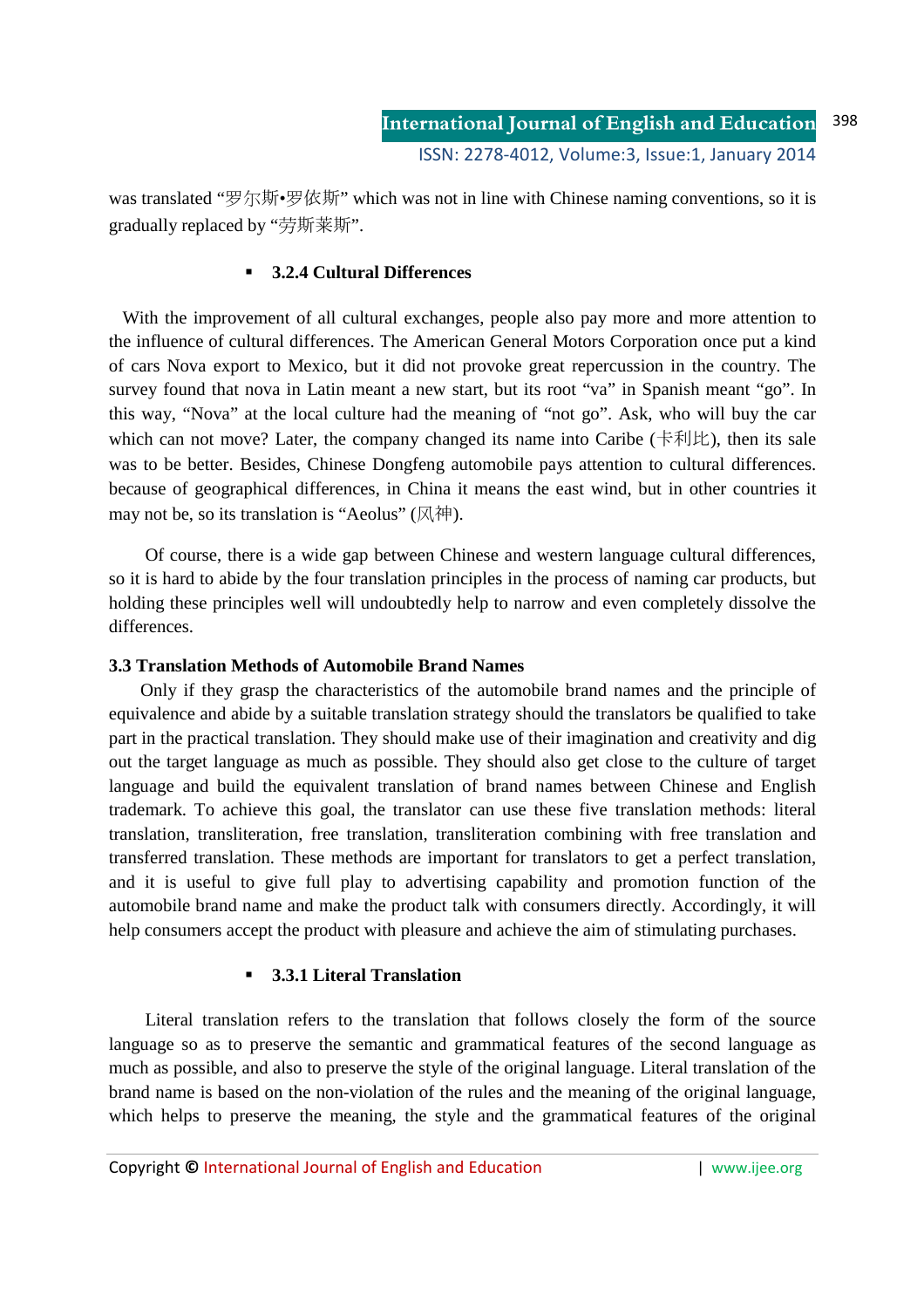language. For instance, if the original meaning of the goods contains some implications, literal translation would convey its implications directly, and also it may contribute to its marketing. Therefore, the advantages of literal translation are to preserve the original name of the brand and to convey its message and its emotion.

For example, Chinese translation of "Mustang" is "野马". The two names give the readers a feeling of indulgence. Obviously, it reaches the equivalence of their semantic meaning, so it is a successful translation. Other examples as following, "Blue Bird" is translated into "蓝鸟", symbolizing the happiness of the future, which is quoted from the fairy tale *Bluebird* of the Belgian writer Maurice Materlinek. The poem of Tang Dynasty Li Shangyin said, "蓬山此去无多路,青蓝殷勤为探看". "青蓝" is the ambassador of the Peng Mountain fairyland, and "青" and "蓝" refer to the same color – "blue". Therefore, its translation is "蓝鸟" which reads fluently and has nearly the same cultural background. For another example, Beetle of Volkswagen of German Company, as its appearance looks like a beetle, it is translated directly as "甲壳虫". And the translation sounds vivid and is well-known to all Chinese people. For the same purpose, the literal translations of "Lotus, Horizon, Phantom, Corolla, Fiesta, Land Wind, Gazelle and Firebird are "莲花, 地平线, 幽灵, 花冠, 嘉年华, 陆风, 羚羊, 火蓝" respectively which have deep emotions and elegant implications and convey the original meanings of the goods well.

# **3.3.2 Transliteration**

Transliteration based on the non-violation of the target language conventions and nonmisunderstanding, is a kind of translation method which translates the brand name into the words which have almost the same pronunciation with the original brand. Because of the existence of cultural generality, there may be some similarities on pronunciation and form between English and Chinese vocabularies. As a result, the translations and the original brand names will nearly have the same cultural and rhetorical meanings and bring us vivid imagination. For this sake, transliteration would help to preserve the calling function and the phonological beauty of the original brand name.

Because so many automobile brand names are named after their inventors, a great many of internationally well-known automobile brand names are translated by means of transliteration. For instance, "Rolls-Royce", the English royal car brand, is named after Frederick Henry Royce, an English engineer, and Charles Stewart Rolls, an English noble, and it is translated into "劳斯莱斯". As the symbol of social status, it is the mount of the Queen of English, because the car is elegant and highlights the style of the Queen. There was such a rule that only the noble had the rights to own such a car. Another American car "Cadillac" (凯迪拉克), one of the five car series of GM, it is well-known for its elegance and is the pronoun of luxury cars. It is named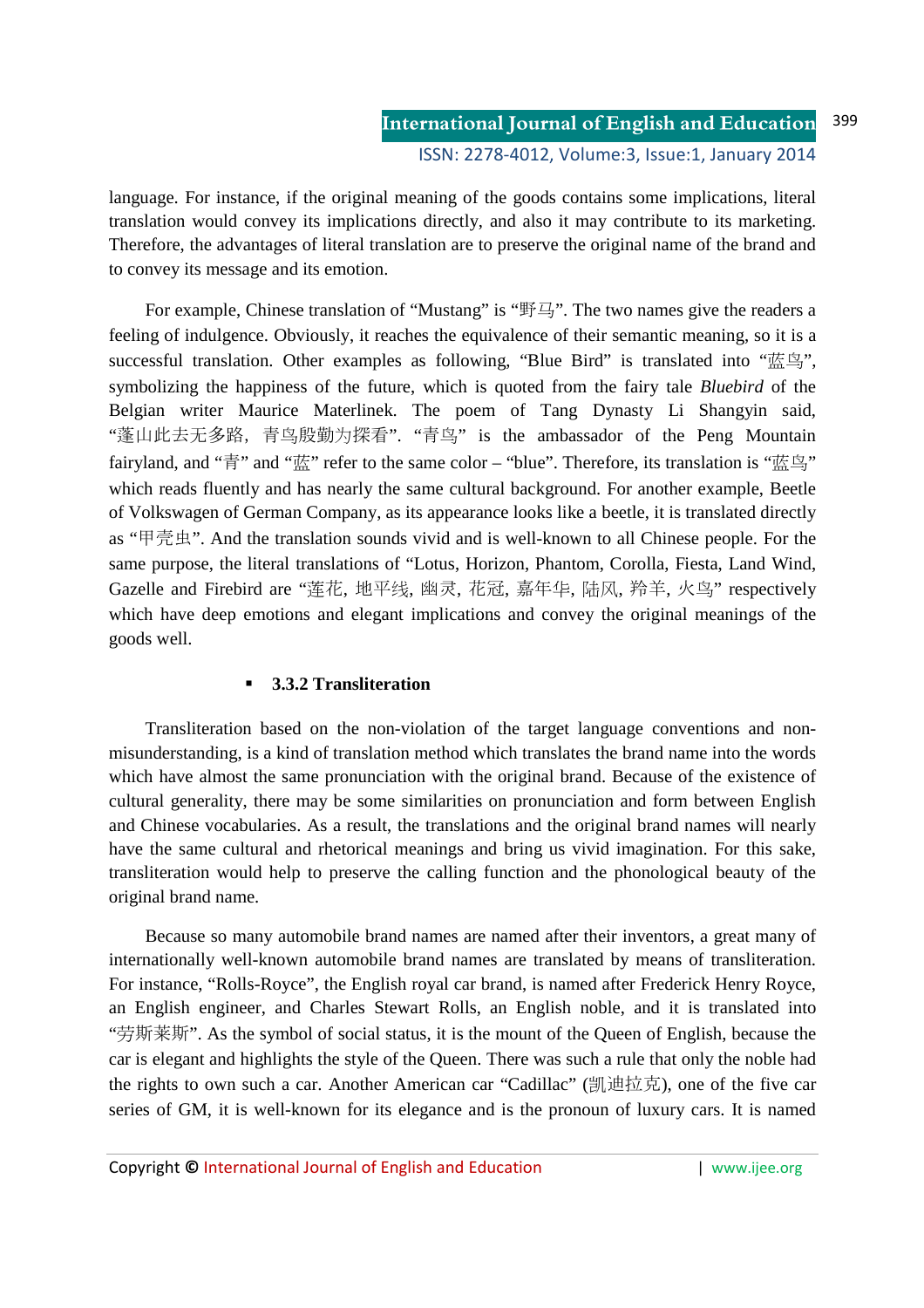#### **International Journal of English and Education** 400

ISSN: 2278-4012, Volume:3, Issue:1, January 2014

after Le Sieur Antoine de la Nothe Cadillac who made great contribution to the Detroit development to show respect to the great explorer for that in 1701 he built the Detroit Motor City. By focusing on the conventional way from the original language to the target language, transliteration is much more faithful to the original name of the brand and it will help the internationalization of the brand. Toyota changing its two series of cars has explained this point exactly. In 2004, Toyota announced to change the name of SUV "霸道" (Prodo) into "普拉多" and also the name of Lexus from "凌志" into "雷克萨斯". The main purpose of doing this is to unify the names of all its products. Not only the translation of the imported cars adopts the transliteration but also the translation of the China-made cars. For example, the name "赛弗" of Great Wall and the name "优利欧" of Geely, their translated names are "Safe" and "Uliou" respectively. What is more, one kind of light vehicle of Chery adopts English letters "QQ" which combines its name, fashion and cuteness together.

Transliteration would also help to preserve the phonologic beauty of the original brand name, reflect its exoticism and cater to some Chinese consumers' value orientation. Especially for auto products, as China's automobile industry starts a little later and the quality level is lower than that of other countries, the majority of Chinese consumers take it for granted that the imported cars are much better than the China-made cars. As a result, the adoption of transliteration would draw the attention of consumers. In the process of translating automobile brand names, it will be much easier for those brand names which can pronounce easily, sound well, and have strong impact but have no specific meaning in all languages to use transliteration. For example, the French Citroen series —Pegaso, Xsara and Elysee are translated after the name of French celebrity, famous scenery and well-known building, giving the consumers the French feeling and implicating the noble heredity of the auto. The brand names adopting transliteration include Audi (奥迪), Buick (别克), Santana (桑塔纳) and so on.

The trend of transliteration in brand translation has been becoming more and more popular and drawn an increasing number of people's attention especially the traders because it conveys the meaning vividly and emotionally. At the same time, transliteration would lead to fewer obstacles on understanding caused by the difference of language, culture and society than free translation. Moreover, the transliteration would help the brand names spread all over the target countries.

#### **3.3.3 Free Translation**

Free translation starts with the pronunciation of the original brand names or the nature of the products, gets rid of the bounds of the literal meaning of the original brands and creates a translated name which has a favorable association by selecting the words carefully. This translation method aims to create new names for the products to achieve the equality of its functions and the easiness of remembering and broaden their market shares. The best example to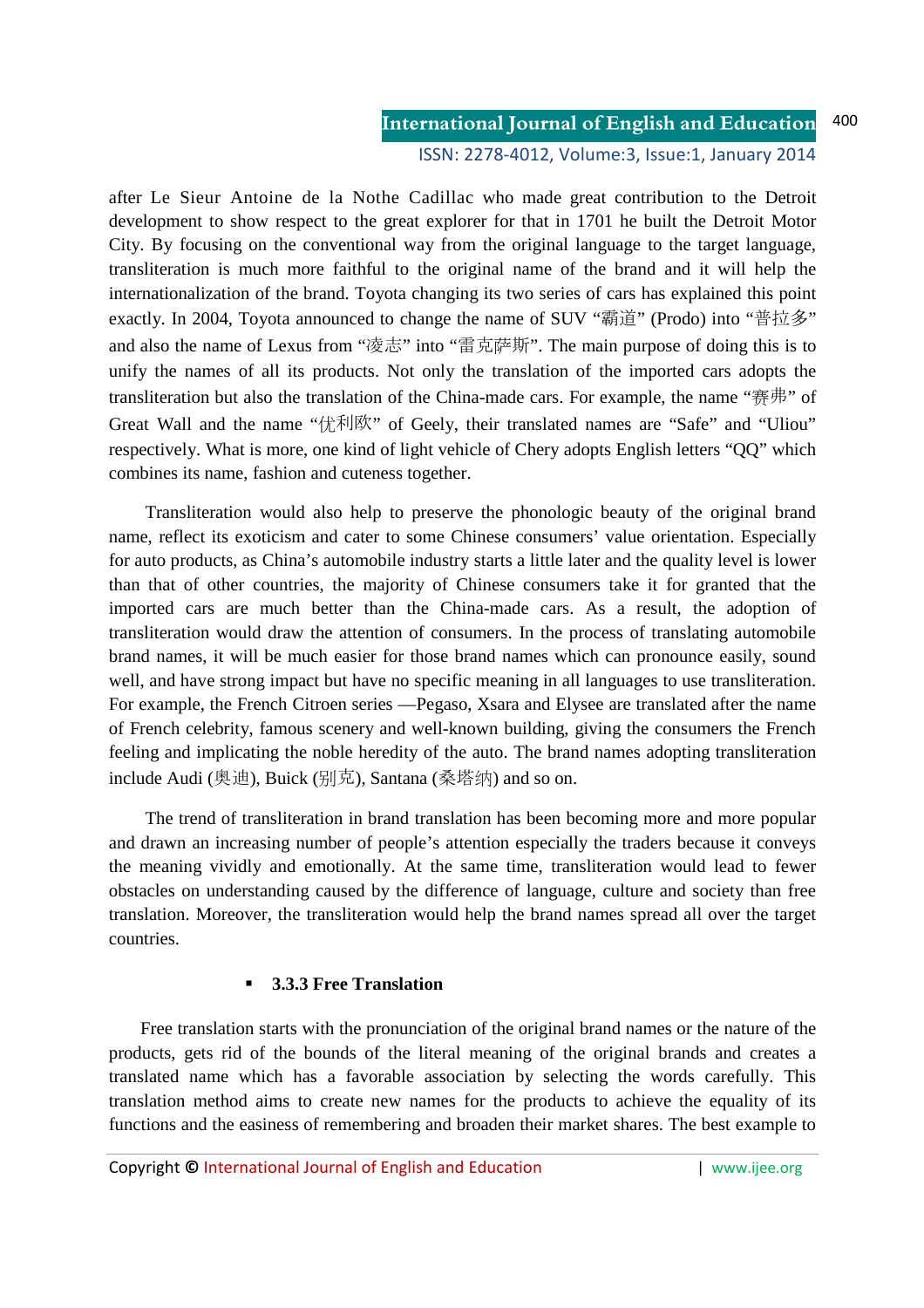#### **International Journal of English and Education** 401

ISSN: 2278-4012, Volume:3, Issue:1, January 2014

explain the means of free translation is the Germanic limousine BMW. BMW is short for Bavarian Motor Works but has no cultural meanings. If using literal translation, it is too long and can not arouse good imagination. If using transliteration and keeping BMW, it can not conform to Chinese language habits and reflect the property of the car. From English letter "B", the translator thinks initial consonant [b], so he creates " $\hat{\Xi}$ " which means rarity and embodies expensive value of the car. From the second letter "M", he thinks "马" which starts with initial consonant [m]. Before inventing cars, horse was one of vehicles. In Chinese traditional culture, it was ancient people's dream to have a fine horse who was good at running, and it is modern people's pursuit to own a famous car with high performance. Therefore, the translation "宝马" is a unity of form and spirit and rich in Chinese cultural deposits.

Nanjing Fiat Company's car "Weekend", its Chinese meaning is "周末", but its Chinese name is "周末风" which not only embodies the excellent performance of the car—its speed is so quick but also describes a fashionable picture of the lives that driving a car to have an outing on weekend. How can people not be imaginative and arouse strong urge to buy? Excelle of American Buick has the same effect. The Chinese meaning of excelle is "超越", but its Chinese name uses "凯" which means victory, so the translation is "凯越". The name not only expresses the meaning of the primitive name, but also enriches its connotation.

Free translation does not rigidly adhere to primitive name, but creates another Chinese name in order to blend in Chinese culture and open Chinese market. Therefore, when translators use free translation, they should choose auspicious words which play up to aesthetic taste of Chinese consumers and attach these cars wonderful dreams, such as "美, 瑞, 顺, 雅, 乐", etc. For example, Epica (景程), NF (御翔), Accent (千里马), Accord (雅阁). For some common nouns, if its Chinese meaning can reflect the quality and purpose of the car and accord with Chinese habits, translators can use free translation.

Free translation is also a kind of creative translation. It is an effective supplement for conventional translation methods, and it aims to find a different and special way to solve the difficult question in translating automobile brand names. There are commonness and individualities between Chinese and English culture. Because of different cultural background, traditional customs and consumption psychology, the translation of automobile brand names must realize cross-cultural communication with the goal of target readers. When the automobile brand names are translated into another language, the translator should keep gaining insight into their cultural habits, likes and dislikes, in order to make the business activities achieve expected goal.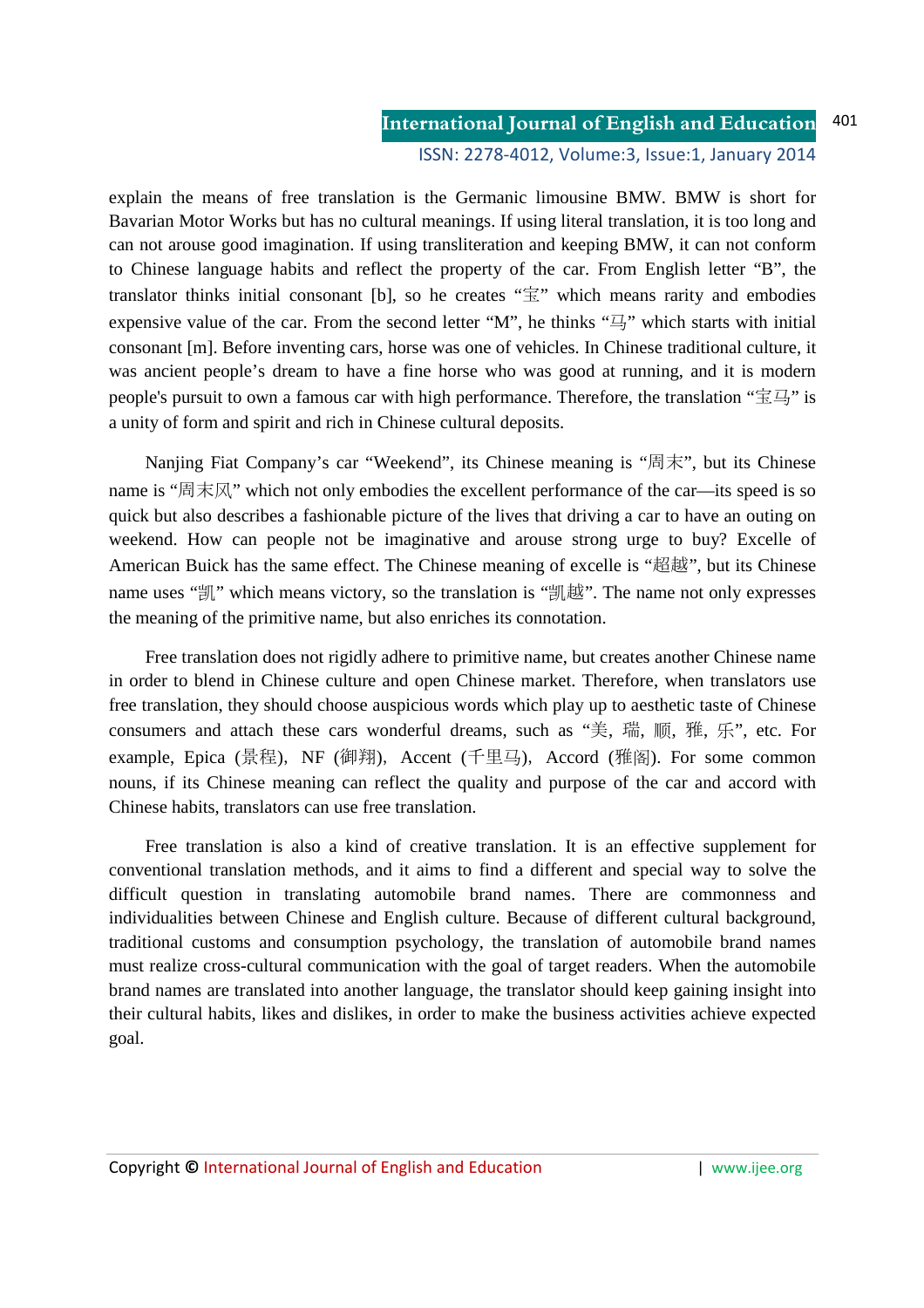ISSN: 2278-4012, Volume:3, Issue:1, January 2014

# **3.3.4 Free Translation and Transliteration**

With the method, translators can choose some close Chinese words according to the pronunciation. Besides, the translation should reflect qualities of the product and meet consumers' psychology. It balances the pronunciation of original brand name with Chinese cultural customs.

For example, a German famous car "Mercedes Benz" was translated into "梅塞得斯本茨" in mainland, "宾士" in Taiwan and "平治" in Hong Kong. Comparing the three translations, the first translation was loyal to source language, but there was no connotation; the second one was noble and elegant, but it did not embody functions and features of the car; the third one can make people imagine ruling the world, but it also can not embody character of the product. Now, its translation is "奔驰" which not only follows its English production, but also reflects superior performance of the product from its Chinese words. Another famous car "Bora" is named after the sea wind of Adriatic Sea. And Volks Wagens translates it into "宝来" which has cultural deposits and means a treasure in automobile is coming. How can consumer resist the temptation?

The translation of Porsche is "保时捷" which has a meaning of being speedy and punctual and makes people have a good impression on the brand. There are many other similar translations, such as Reiz (锐志), Tucson (途胜), Vios (威驰), Fit (飞度), Livina (骊威), Charade (夏利), Chery (奇瑞), Citroen (雪铁铁), Family (福美来) and so on.

# **3.3.5 Transferred Translation**

 This method is most used for translating Japanese automobile brands. Usually, translators translate English into Japanese, and then into Chinese, such as Honda (本田), Yamaha (雅马哈), Mazda (马自达), Toyota (丰田), Nissan (尼桑) and so on.

Automobile brand names can help consumers identify products and convey the faith and purpose of manufacturers. They can be regarded as an epitome of the company culture. Therefore, it is not an easy thing to translate automobile brand names. Translators should have a rigorous attitude, master features of automobile brand names, observe principle of equivalence and use different translation methods in the entire process of translating. Only in this way can the brand name enjoy a better reputation, widen the sales market, even sweep through global markets.

#### **4 Conclusions**

An automobile brand name is a comprehensive language art with great aesthetic value and a rich conception. It is the icing on the cake if a good product adds a fair-sounding and attractive